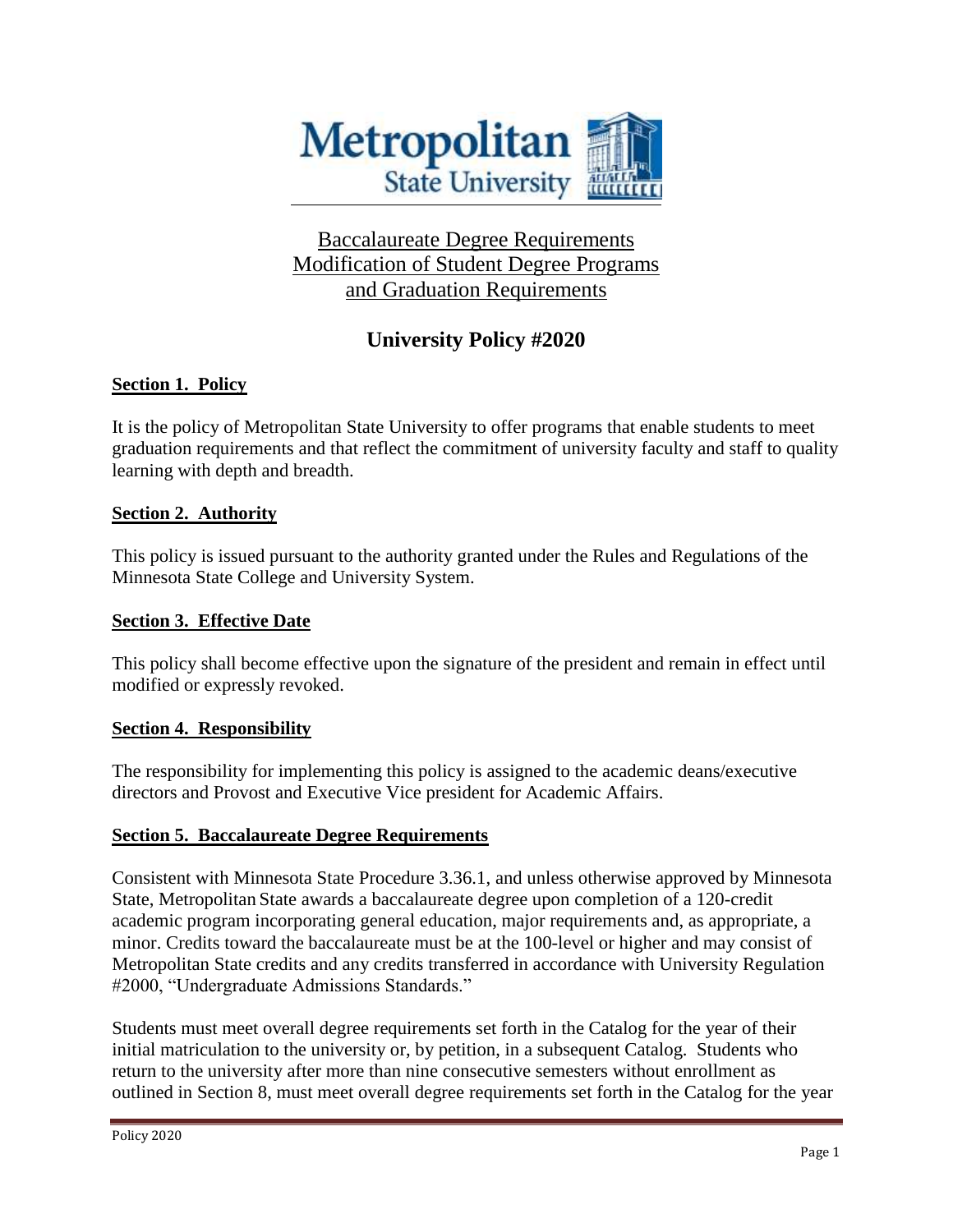of their readmission to the university or in the current Catalog. All baccalaureate degree programs must also meet the following requirements:

- A. Overall Requirements
	- 1. At least 30 semester credits must be earned at Metropolitan State University.
	- 2. At least 40 semester credits must be upper division credits.
	- 3. All students must complete the university's general education and liberal studies requirements, as set forth in University Policy #2010 except students who complete the Minnesota Transfer Curriculum or who hold an A.A. degree from a Minnesota State institution or the University of Minnesota are exempt from Metropolitan State's general education requirements, but must complete the liberal studies requirements.
	- 4. The requirements for an approved major or an approved individualized program.
	- 5. Effective for all undergraduate students entering the university for Fall 2016, at least one learning experience (minimum 3cr) with significant focus on issues of race and racism from among the total already required for graduation – including General Education/Minnesota Transfer Curriculum (MnTC) requirements, Liberal Studies requirements, major requirements and electives. An approved major, minor or certificate may also be used to satisfy this requirement through a combination of courses.
	- 6. A 2.0 or higher cumulative Metropolitan State University Grade Point Average.
- B. Major or Program Requirements.

Students must meet the major or program requirements in place at the time their major or program declaration form is approved with two exceptions:

- 1 Students who return to the university after more than nine consecutive semesters without enrollment as outlined in Section 8 must meet the major or program requirements in place at the time of their readmission to the university; and/or
- 2 Students may elect to meet the most current set of major requirements at any time.

**Note:** Individual departments/programs often modify requirements to ensure that students are current in their field and/or have completed coursework satisfying certification or the requirements of external bodies. Students may need to take additional coursework in order to meet certification standards or the requirements of external bodies. Advisors may recommend that students take additional courses to ensure their coursework is current. However, the major or program requirements in place at the time a student declared a major (excepting the two cases listed above) will be regarded as the only requirements for major/program completion.

- C. Special Requirements and Stipulations
	- 1. First Year Students: Students who enter the university with 16 or fewer transfer credits must complete *Metro 101 Your Academic Journey*.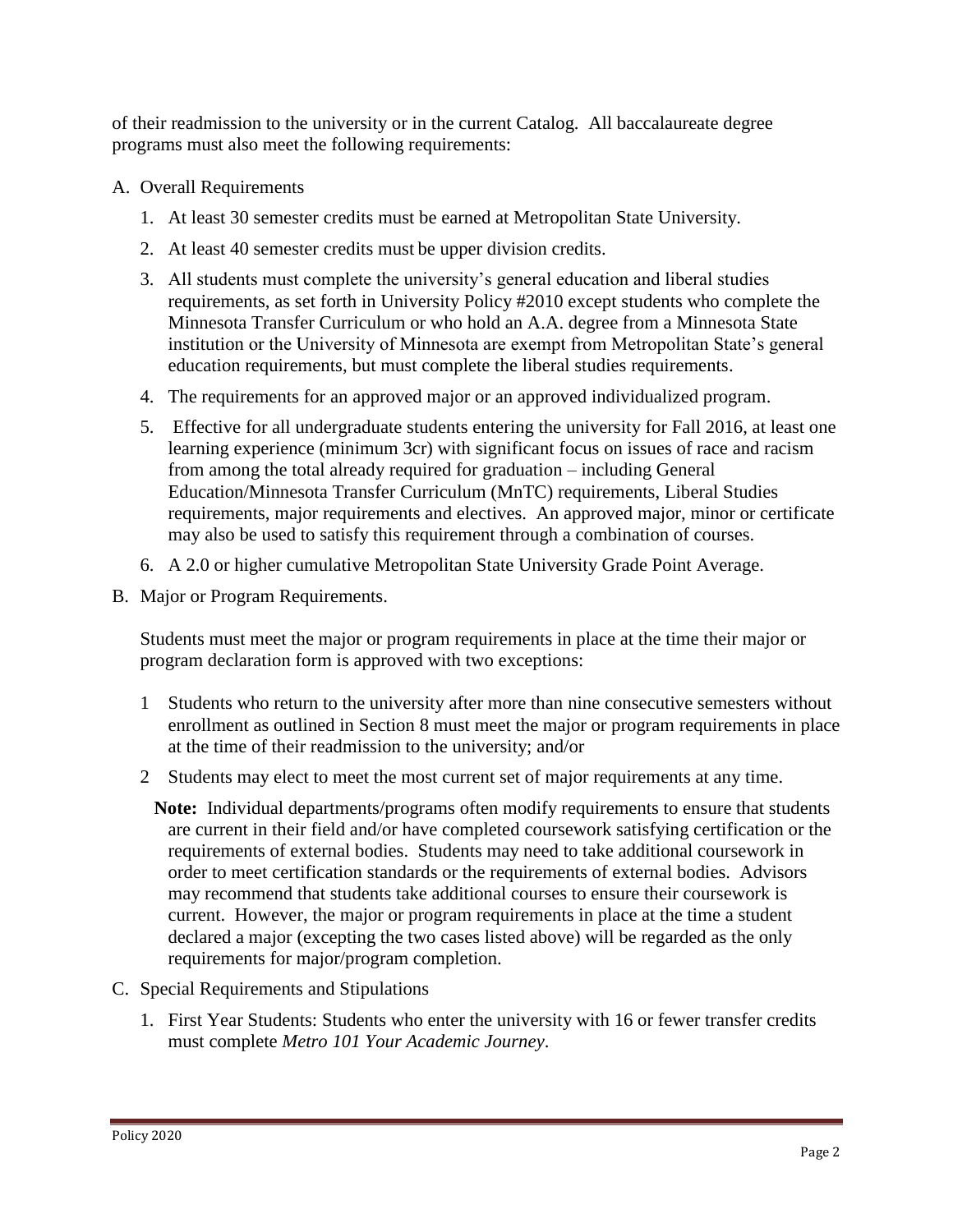- 2. Alternative Learning Strategies: Learning opportunities other than courses (e.g., internships, prior learning) may be used to meet Metropolitan State requirements unless otherwise stipulated by an academic department.
- 3. Double majors: Students pursuing double majors must complete all prerequisites and requirements for both majors and any residency requirements determined by the colleges/schools and departments awarding the degrees. The two majors must be significantly different from each other, as determined by the colleges/schools and departments of both majors, and, if the two majors result in two different degrees, (e.g., a B.A. and a B.S.), the student may choose which degree to receive.
- 4. Minors: Any minor included in this degree must be significantly different from the major(s) and any other minor(s) in this degree as determined by the college/school and department of the minor.
- 5. Requirements for all majors/individualized programs and minors associated with the degree must be completed by the date the degree is awarded.

## **Section 6. Second Degrees for Students**

A. Overall Requirements

A student who has already earned a baccalaureate degree from Metropolitan State University or another university/college, who desires an additional major/individualized program, must complete a second degree. It is permissible for a student to obtain a second degree with the same designation as the first (e.g., a student with a B.A. can obtain a second B.A.). Completion of the second degree requires:

- a minimum of thirty Metropolitan State credits after the original degree was posted;
- meeting all major/individualized program requirements and residency requirements of the college/school and department awarding the major/individualized program.

Credits/coursework from a previous degree may be applied to the new degree with the permission of the college/school and department awarding the major/individualized program and any associated minor, but do not count toward the 30 Metropolitan State University credit minimum.

General education, liberal studies and racial issues requirements are waived when the first baccalaureate degree was awarded by a regionally accredited university/college in the United States.

### B. Major or Program Requirements

A second major must be significantly different from all previously completed majors, minors and programs as determined by the college/school and department of the second major. A student completing a second degree may pursue a major in the same field in which s/he previously completed a minor.

C. Minors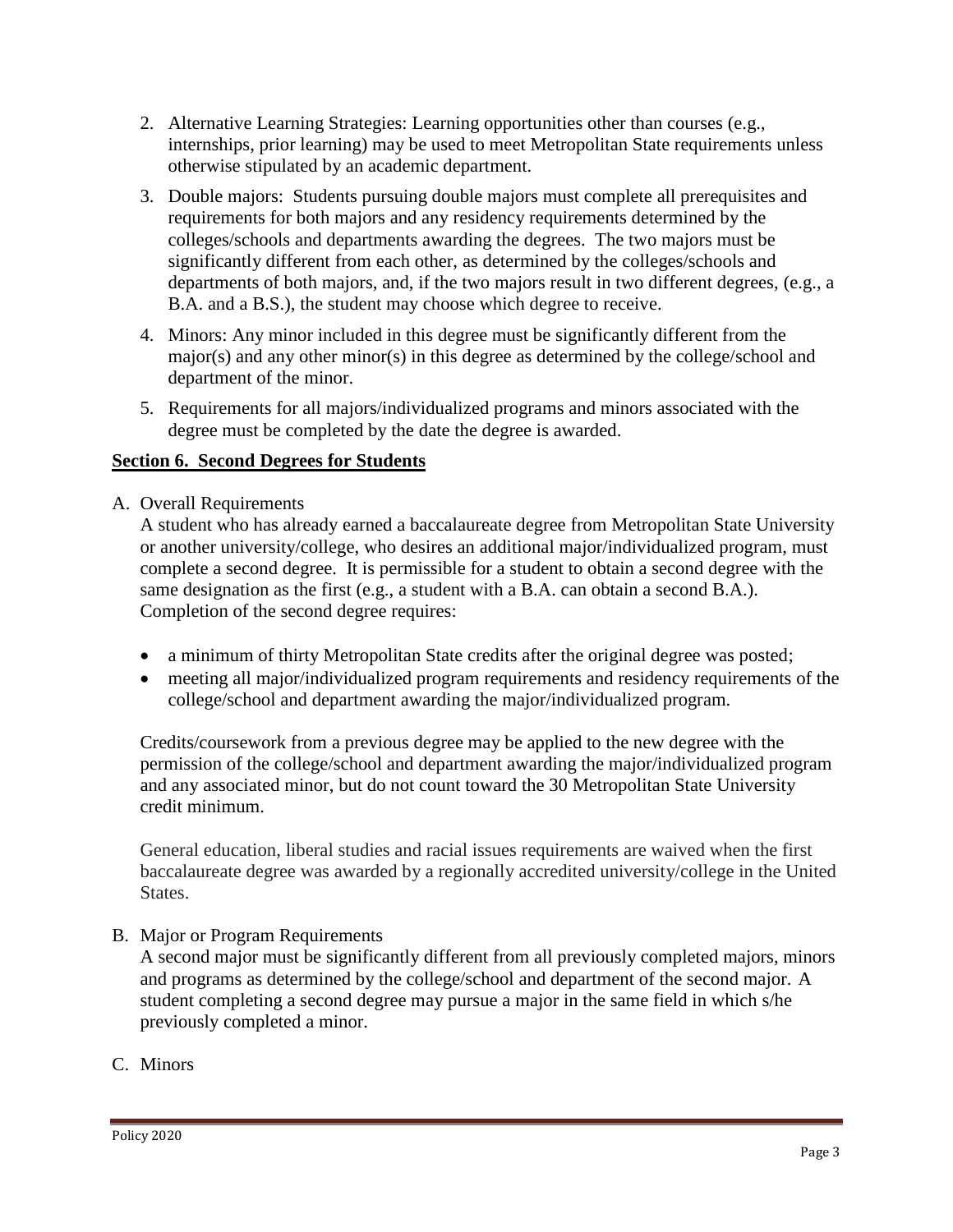Any minor included in this degree must be significantly different from all previously completed majors and minor(s) as determined by the college/school and department of the new minor.

D. Transcript and GPA Calculation

The transcript will show the new degree, major with any associated minor/s, and a cumulative GPA based on all credits attained at Metropolitan State University. A "first degree GPA" will be calculated using only the credits counted in the original degree; and a "second degree GPA" will be calculated using only the credits beyond the original degree. The "second degree GPA" must meet or exceed 2.0.

# **Section 7. Program Approval/Revision**

- A. Major/Program Declaration.
	- 1. Students must complete and submit a major or program declaration form to the appropriate college/school before they are formally accepted into a major or program and before completing 80 semester credits or within the first year after matriculation, whichever is later.

Colleges/schools certify, in consultation with others as appropriate, that a student's program meets all applicable requirements. Individualized degree plans in areas outside the other college/schools must be approved through the College of Individualized Studies. All programs, individualized and majors, must be approved according to policies established by the resident faculty in each college.

- 2. Students who change programs or majors must submit a revised major or program declaration form to the appropriate college/school for approval.
- 3. Unless formally revised, an approved program is considered final.
- 4. Students will be assigned to the college/school in which they declare a major or program.
- B. Minor Declaration: Students who wish to complete a minor or certificate must complete a minor or certificate declaration form. Minors and certificates must be approved by the college/school in which the program is housed. Minors must be completed in conjunction with a Metropolitan State University bachelor's degree.

## **Section 8. Lapsed Status and Re-enrollment**

Matriculated students who have not enrolled in and received a grade in any credit-bearing course for nine consecutive semesters will be required to apply for readmission and must meet the academic requirements in place at the time of readmission. For the purposes of this policy, a grade is defined as A, B, C, D, F (including  $+$  and  $-$  grades), I, S, NC, W or AU. This requirement may be waived in special circumstances. (See exceptions in Section 10.)